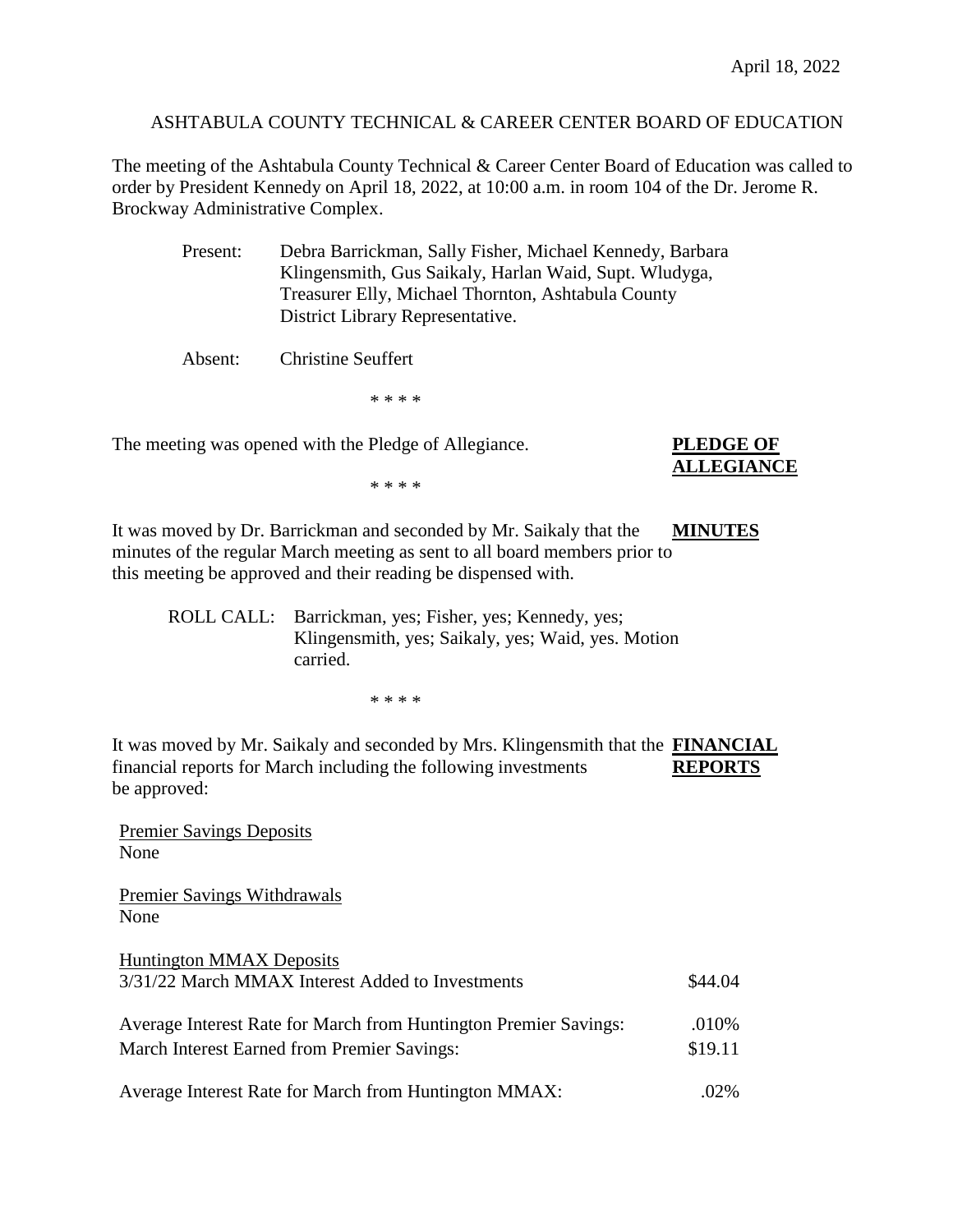|                                                                               | March Interest Earned from Huntington MMAX:                                                                                              |                      | \$44.04                                 |
|-------------------------------------------------------------------------------|------------------------------------------------------------------------------------------------------------------------------------------|----------------------|-----------------------------------------|
| Total All Funds Invested as of 3/31/22:<br>Interest Earned FTD as of 3/31/22: |                                                                                                                                          |                      | \$6,233,990.64<br>\$16,976.27           |
| ROLL CALL:                                                                    | Fisher, yes; Kennedy, yes; Klingensmith, yes,<br>Saikaly, yes; Waid, yes; Barrickman, yes. Motion<br>carried.                            |                      |                                         |
|                                                                               | * * * *                                                                                                                                  |                      |                                         |
| for their review.                                                             | It was moved by Mrs. Klingensmith and seconded by Dr. Waid that<br>bills for March be approved. Vouchers were presented to Board members |                      | <b>BILLS</b>                            |
|                                                                               | ROLL CALL: Kennedy, yes; Klingensmith, yes; Saikaly, yes;<br>Waid, yes; Barrickman, yes; Fisher, yes. Motion<br>carried.                 |                      |                                         |
|                                                                               | * * * *                                                                                                                                  |                      |                                         |
| Board approve the following new funds:                                        | It was moved by Dr. Barrickman and seconded by Ms. Fisher that the                                                                       |                      | <b>NEW FUNDS</b>                        |
| 1.<br>2.                                                                      | AJ Long Memorial Scholarship<br>Tom Zirkle Memorial Scholarship                                                                          | 007-9326<br>007-9328 |                                         |
| ROLL CALL:                                                                    | Klingensmith, yes; Saikaly, yes; Waid, yes;<br>Barrickman, yes; Fisher, yes; Kennedy, yes.<br>Motion carried.                            |                      |                                         |
|                                                                               | * * * *                                                                                                                                  |                      |                                         |
| Board approve the following:                                                  | It was moved by Dr. Waid and seconded by Dr. Barrickman that the                                                                         |                      | <b>PERSONNEL</b><br><b>RESIGNATIONS</b> |
|                                                                               | 1. That the Board accept the resignation of Charles Gustafson, yO!<br>Life Skills Coach, effective March 21, 2022.                       |                      |                                         |
| 2.<br>Growth Advisor position.                                                | That the Board accept the resignation of Brianna Bradley, yO! Life<br>Skills Coach effective March 31, 2022 to accept the yO! Personal   |                      |                                         |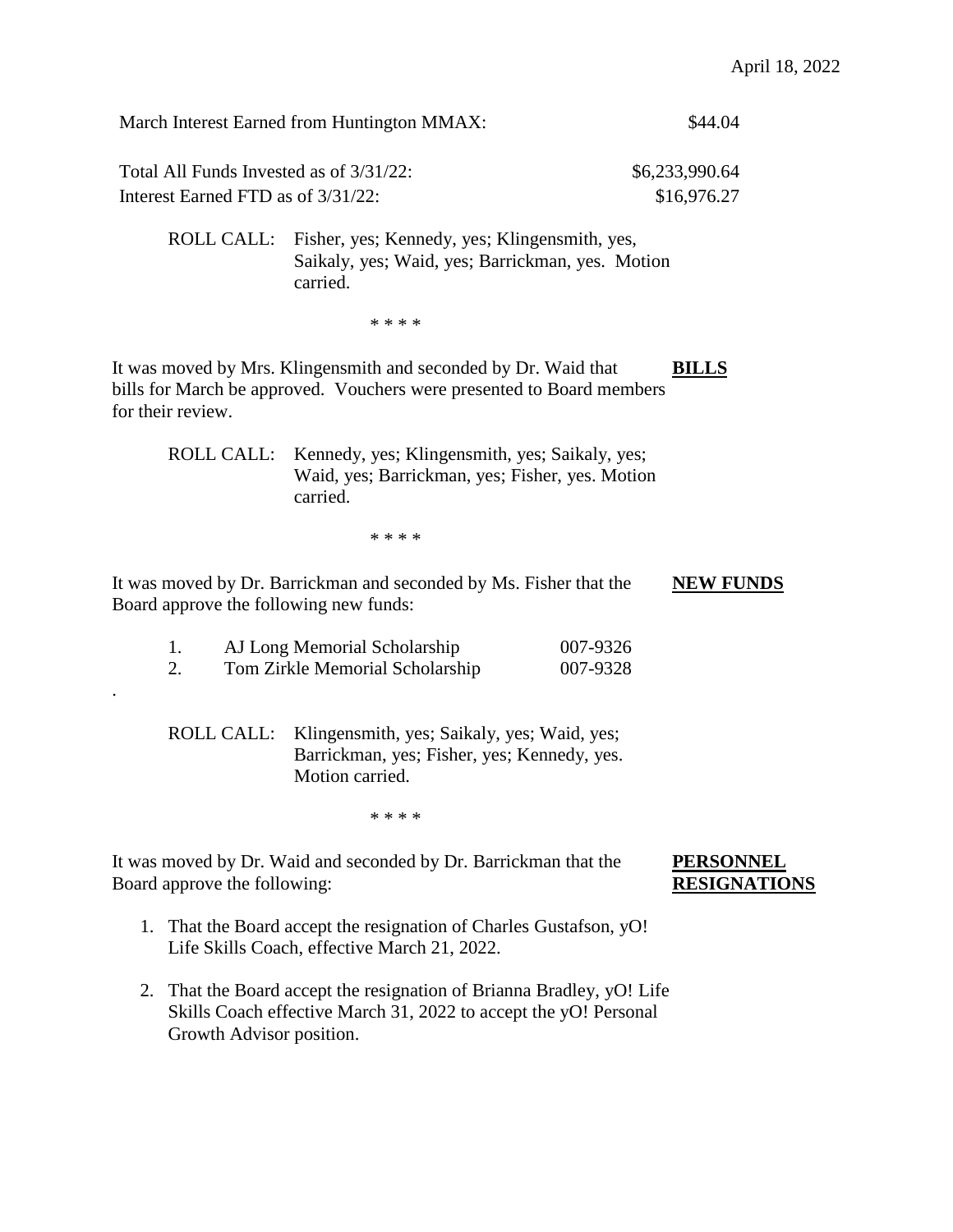- 3. That the Board accept the resignation of Paige Hayford, yO! Life Skills Coach effective March 31, 2022 to accept the yO! Personal Growth Advisor position.
- 4. That the Board accept the resignation of Jaime McCall, yO! Life Skills Coach effective March 31, 2022 to accept the yO! Personal Growth Advisor position.
- 5. That the Board accept the resignation of Cletus Turner, yO! Life Skills Coach effective March 31, 2022 to accept the yO! Personal Growth Advisor position.
	- ROLL CALL: Saikaly, yes; Waid, yes; Barrickman, yes; Fisher, yes; Kennedy, yes; Klingensmith, yes. Motion carried.

\* \* \* \*

It was moved by Mr. Saikaly and seconded by Dr. Waid that the **NON-RENWALS** Board take action to non-renew the following retire-rehire staff personnel's one-year limited contract, per the teacher's negotiated agreement, section  $10.10$  (C):

 Joseph Chiacchiero Brian Kimmel Gilda McQuoid

ROLL CALL: Waid, yes; Barrickman, yes; Fisher, yes; Kennedy, yes; Klingensmith, yes; Saikaly, yes. Motion carried.

\* \* \* \*

It was moved by Dr. Waid and seconded by Dr. Barrickman that **PERSONNEL**  the Board approve the following: **EMPLOYMENT**

- 1. That Amy Stadler be extended a one-year 224 day limited contract (pro-rated) as Administrative Secretary beginning April 4, 2022 through June 30, 2022 and place her at Step 7, pending satisfactory criminal records background check.
- 2. That Dusty Sarai be extended a one-year 224 day limited contract as Administrative Secretary beginning May 2, 2022 through June 30, 2022 and place her at Step 9, pending satisfactory criminal records background check.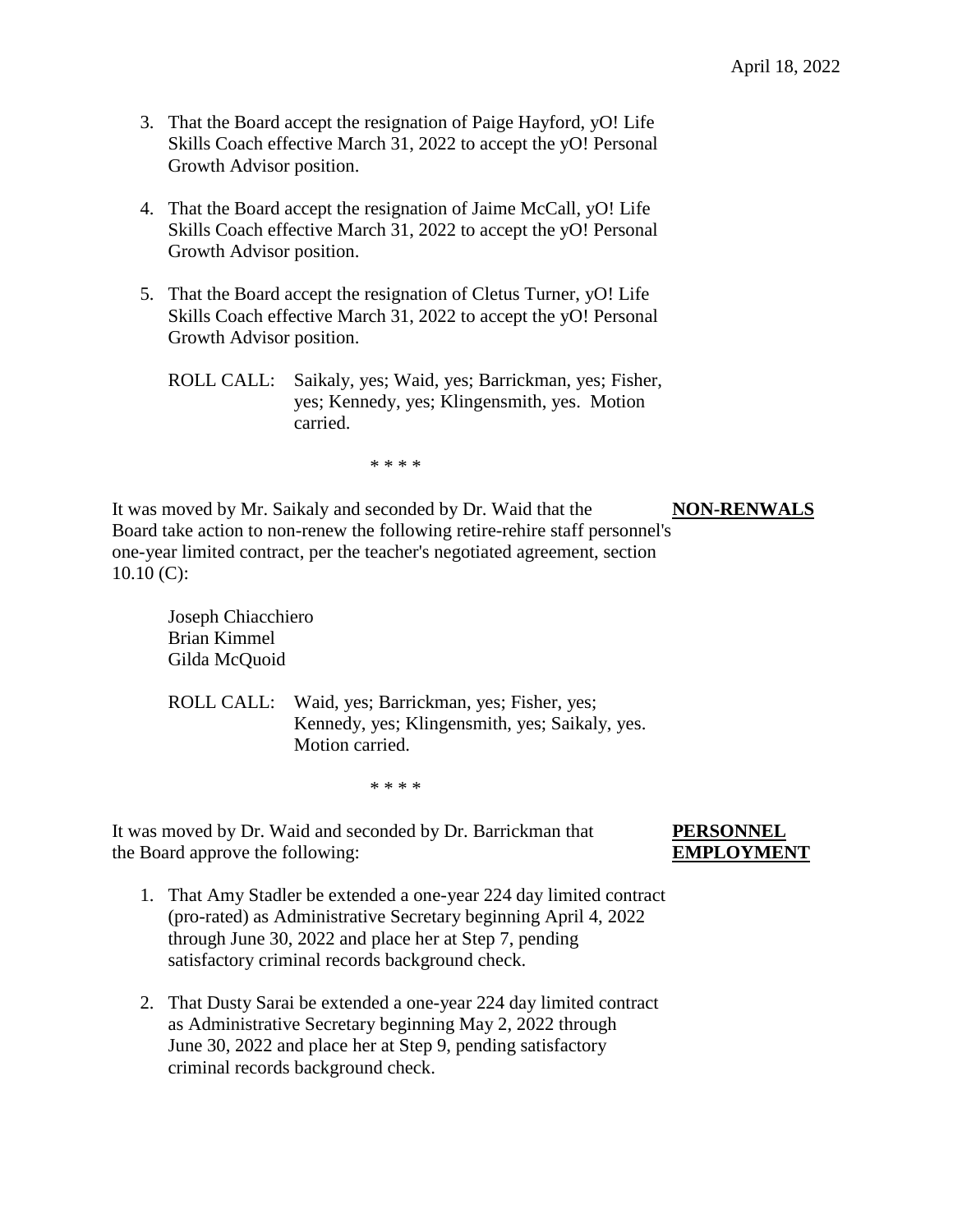3. That the following personnel be extended one-year limited contract for the 2022-2023 school year, in accordance with the Teachers Negotiated Agreement and in accordance with the adopted salary schedule and pending proper certification:

| I, $3$  |
|---------|
| I, $10$ |
| VI, 12  |
| III, 10 |
| I. 10   |
|         |

4. That the following personnel be extended a two-year limited contract beginning with the 2022-2023 school year, in accordance with the Teachers Negotiated Agreement and in accordance with the adopted salary schedule and pending proper certification:

Anthony Warren II, 3

5. That the following personnel be extended three-year limited contracts beginning with the 2022-2023 school year, in accordance with the Teachers Negotiated Agreement and in accordance with the adopted salary schedule and pending proper certification:

| Frank Armeni         | VI, 16  |
|----------------------|---------|
| Mary Bettcher        | IV, 20  |
| <b>Bryan Dobos</b>   | III, 18 |
| <b>Steven Hall</b>   | V, 17   |
| Harleigh Hodge       | VII, 20 |
| Brian Kelley         | IV, 20  |
| David Miller         | III, 11 |
| Jaclyn Napolitano    | III, 5  |
| <b>Kevin Orvos</b>   | IV, 20  |
| Mathew Polta         | III, 10 |
| Elizabeth Pugliese   | VI, 19  |
| Rebecca Robinson     | V, 9    |
| Vanderbilt Robison   | IV, 20  |
| Theodore Sarbiewski  | IV, 20  |
| Nathan Schick        | IV, 17  |
| <b>Tracy Sprague</b> | IV, 17  |

6. That the following personnel be given extended service contracts in accordance with ORC 3319.11(1) and 3319.11(e) for the 2021- 2022 school year and according to the salary schedule:

| <b>Cheryl Daubenspeck</b> | 2 days |
|---------------------------|--------|
| Kathryn Severino          | 2 days |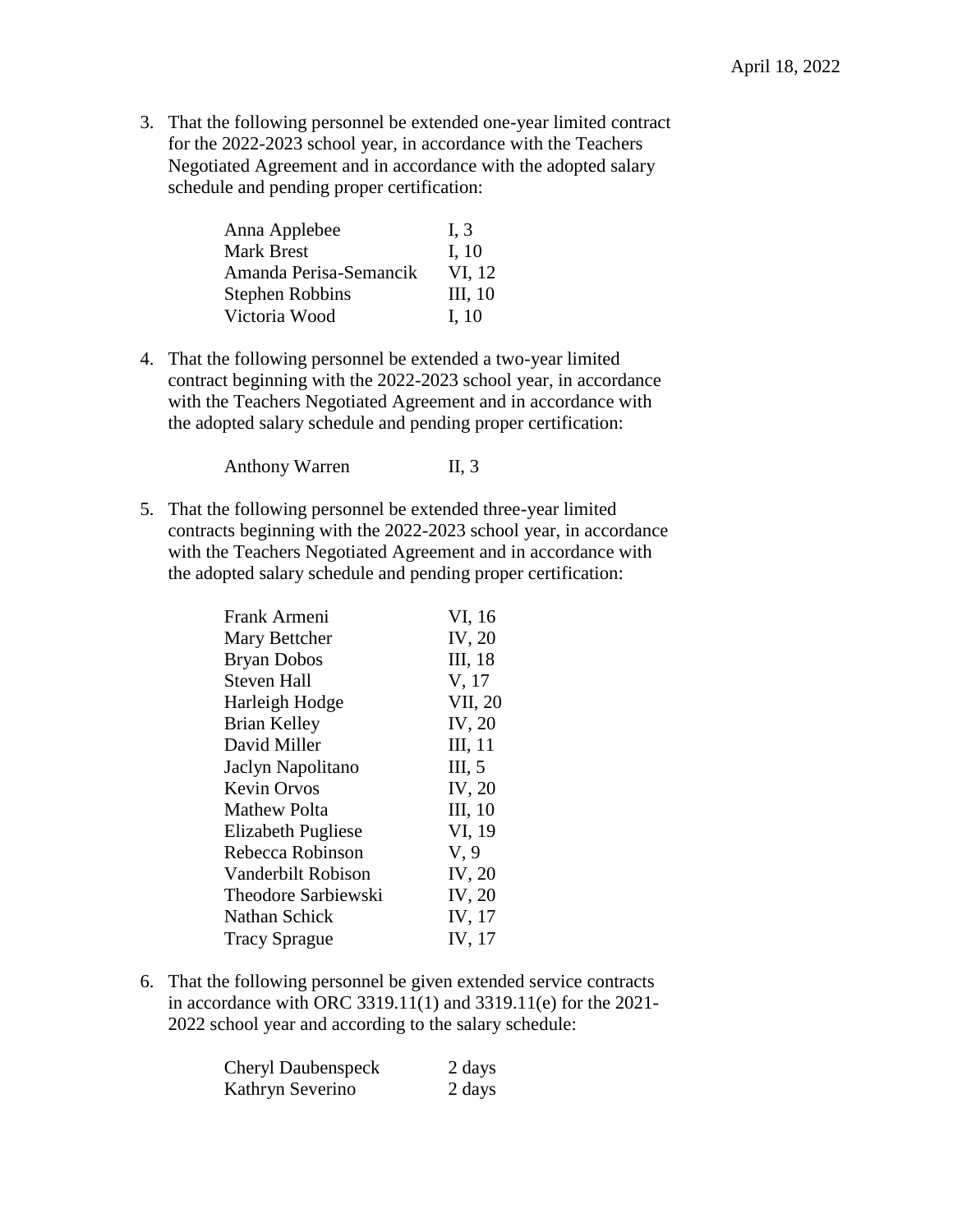7. That the following personnel be given extended service contracts in accordance with ORC 3319.11(1) and 3319.11(e) for the 2022- 2023 school year and according to the salary schedule:

| <b>Cheryl Daubenspeck</b> | 15 days                |
|---------------------------|------------------------|
| Kathryn Severino          | 15 days                |
| Paul Stofan               | 7 days                 |
| Paul Stofan               | 1/2 hour extra per day |
| <b>Jeff Stuyvesant</b>    | 15 days                |
| <b>Kenneth Noble</b>      | 10 days                |
| Amanda Schumann           | 10 days                |
| Allyson Clark             | 6 days                 |
| Vicki Sharp               | 6 days                 |
| Jaime Andes               | 5 days                 |
| Denise Miller             | 5 days                 |
| Monica Offensend          | 5 days                 |
| Staci Zappitelli          | 5 days                 |

- 8. That Jessica Dalin be issued a supplemental extended service contract for the 2022-2023 school year on an as needed as scheduled basis at her 2022-2023 per diem hourly rate for the Small Animal Care Program.
- 9. That Victoria Wood, Adult Cosmetology Instructor be issued a supplemental extended service contract on an as needed, as scheduled basis not to exceed an extra hour each day for 183 hours for the 2022-2023 year, at her daily per diem hourly/daily rate and in accordance with ORC 3319.11(1) and 3319.11(e) and according to the salary schedule.
- 10. That Stephanie Miller be issued a supplemental contract as RN Coordinator for the 2022-2023 school year in accordance with ORC 3319.11(1) and 3319.11(e) for a total of \$2,000.00.
- 11. That Rebecca Robinson, RN Instructor be issued a supplemental extended service contract on an as needed, as scheduled basis, 1 additional hour not to exceed 183 hours from July 1, 2022 to June 30, 2023, at her daily per diem hourly rate and in accordance with ORC 3319.11(1) and according to the salary schedule.
- 12. That Jaime Andes, LPN Instructor be issued a supplemental extended service contract on an as needed, as scheduled basis, 1 hour additional not to exceed 188 hours from July 1, 2022 to June 30, 2023, at her daily per diem hourly rate and in accordance with ORC 3319.11(1) and according to the salary schedule.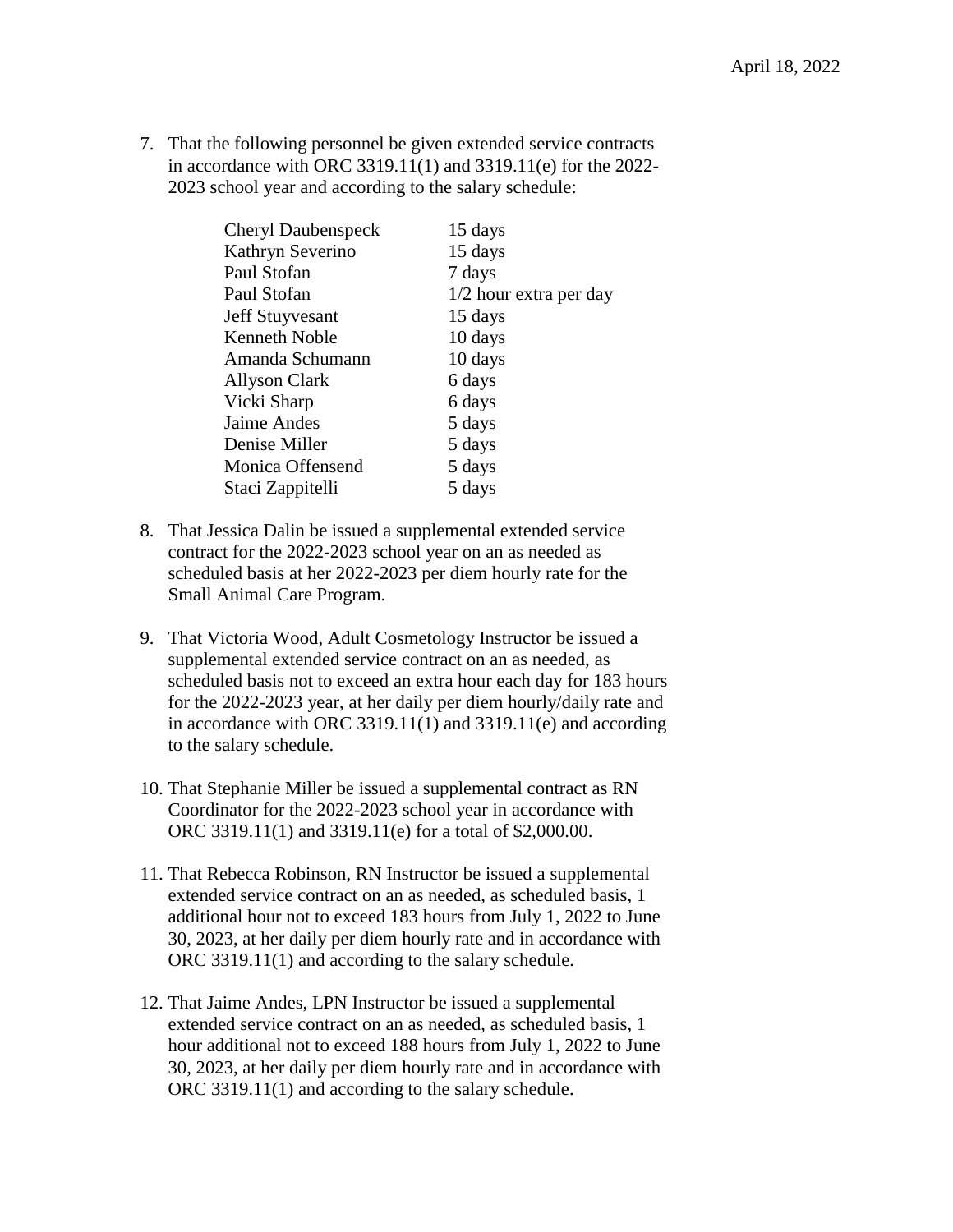- 13. That Monica Offensend, LPN Instructor be issued a supplemental extended service contract on an as needed, as scheduled basis, 1 hour additional not to exceed 188 hours from July 1, 2022 to June 30, 2023, at her daily per diem hourly rate and in accordance with ORC 3319.11(1) and according to the salary schedule.
- 14. That the following Workforce Development personnel be issued contracts for 2022-2023 as PRN Instructors, on an as needed as scheduled basis by the Superintendent, at \$25.00 per hour pending proper certification and sufficient student enrollment and satisfactory criminal records background check in accordance with ORC 3319.11(1) and 3319.11(e):

Cynthia Burckhartte Loteia Presciano Jane Christner Terri Robertson Carol DeFina Megan Schussler Nichole Kirby Kathy Stevens Denise Manchester Brandy Vincent Cathy Marcy Dawnielle Wells Susan Niemi

- 15. That Brianna Bradley be issued a full-time contract for Youth Opportunities as "yO!" Personal Growth Advisor beginning April 1, 2022 to June 30, 2022 at \$16.50 per hour pending sufficient student enrollment and funding in accordance with ORC 3319.11(1) and 3319.11(e).
- 16. That Paige Hayford be issued a full-time contract for Youth Opportunities as "yO!"Personal Growth Advisor beginning April 1, 2022 to June 30, 2022 at \$16.50 per hour pending sufficient student enrollment and funding in accordance with ORC 3319.11(1) and 3319.11(e).
- 17. That Jaime McCall be issued a full-time contract for Youth Opportunities as "yO!" Personal Growth Advisor beginning April 1, 2022 to June 30, 2022 at \$16.50 per hour pending sufficient student enrollment and funding in accordance with ORC 3319.11(1) and 3319.11(e).
- 18. That Cletus Turner be issued a full-time contract for Youth Opportunities as "yO!" Personal Growth Advisor beginning April 1, 2022 to June 30, 2022 at \$16.50 per hour pending sufficient student enrollment and funding in accordance with ORC 3319.11(1) and 3319.11(e).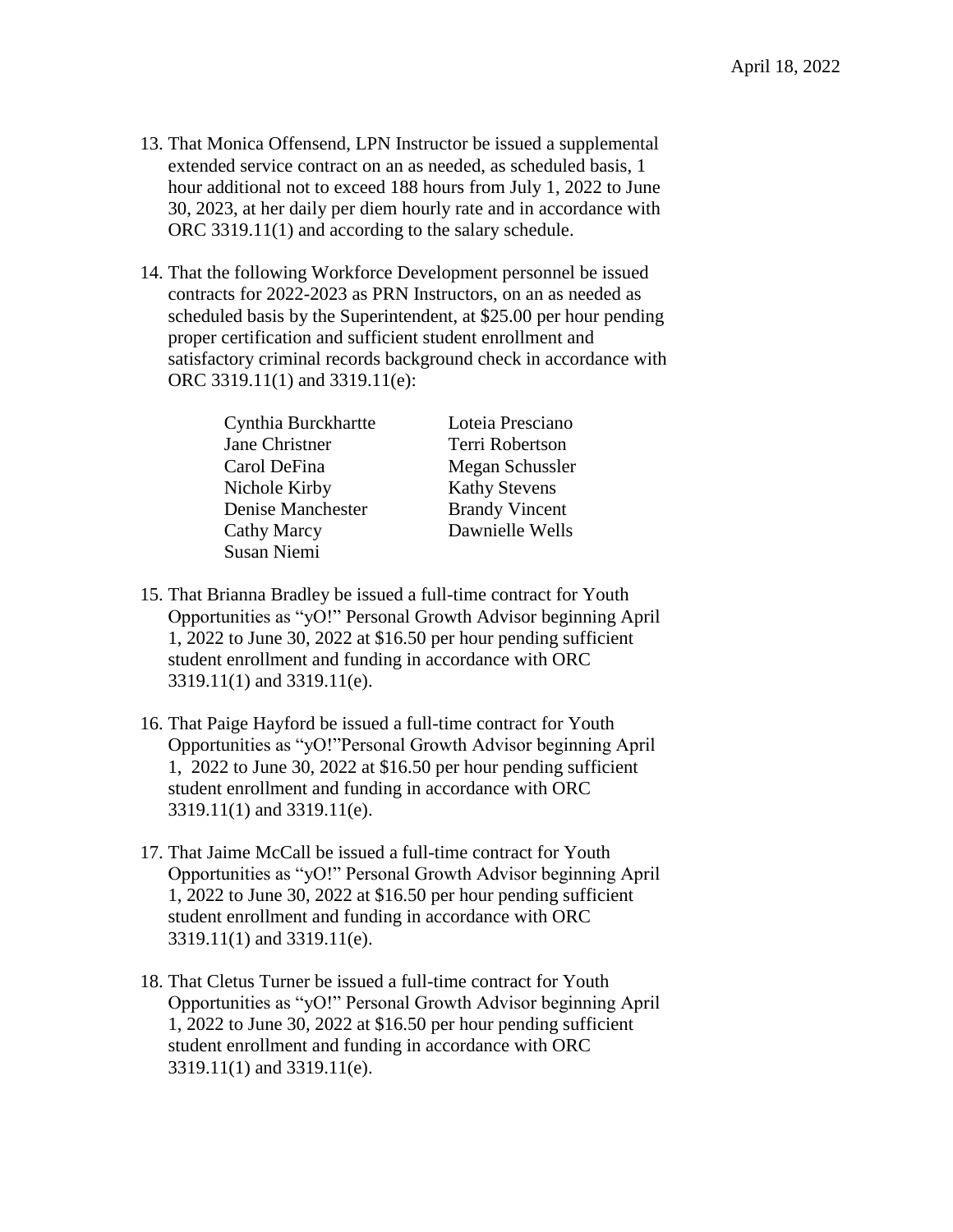- 19. That Lola Atkinson be issued a part-time contract as ELL Educational Assistant beginning April 4, 2022 to June 30, 2022, at \$15.00 per hour on an as needed as scheduled basis set by the superintendent, pending proper certification, satisfactory criminal records background check and sufficient student enrollment and funding, in accordance with ORC 3319.11(1) and 3319.11(e).
- 20. That Macie Arcaro be issued a full-time contract as a Transition Coach beginning April 11, 2022 to June 30, 2022, at \$15.00 per hour pending proper certification, satisfactory criminal records background check and sufficient student enrollment and funding, in accordance with ORC 3319.11(1) and 3319.11(e).
- 21. That Daniel Friend be issued a part-time contract for Youth Opportunities as "yO!"Job Monitor beginning April 18, 2022 to June 30, 2022 at \$13.00 per hour on an as needed as scheduled basis set by the superintendent, pending proper certification, satisfactory criminal records background check and sufficient student enrollment and funding, in accordance with ORC 3319.11(1) and 3319.11(e).
- 22. That Jenna Call be issued a full-time contract as EMRP & Hybrid Aspire Outreach Manager beginning April 18, 2022 to June 30, 2022, at \$20.00 per hour pending sufficient student enrollment and funding, in accordance with ORC 3319.11(1) and 3319.11(e).
	- ROLL CALL: Barrickman, yes; Fisher, yes; Kennedy, yes; Klingensmith, yes; Saikaly, yes; Waid, yes. Motion carried.

\* \* \* \*

It was moved by Mrs. Klingensmith and seconded by Ms. Fisher that the **SALARY** Board approve to adjust the hourly rate of the following Aspire & Youth **ADJUSTMENT** Opportunities staff, effective for the new grant April 1, 2022:

Shanon Pierce from \$18.50 per hour to \$20.50 per hour

ROLL CALL: Fisher, yes; Kennedy, yes; Klingensmith, yes; Saikaly, yes; Waid, yes; Barrickman, yes. Motion carried.

\* \* \* \*

It was moved Dr. Barrickman and seconded by Mr. Saikaly that **OUT OF COUNTY**/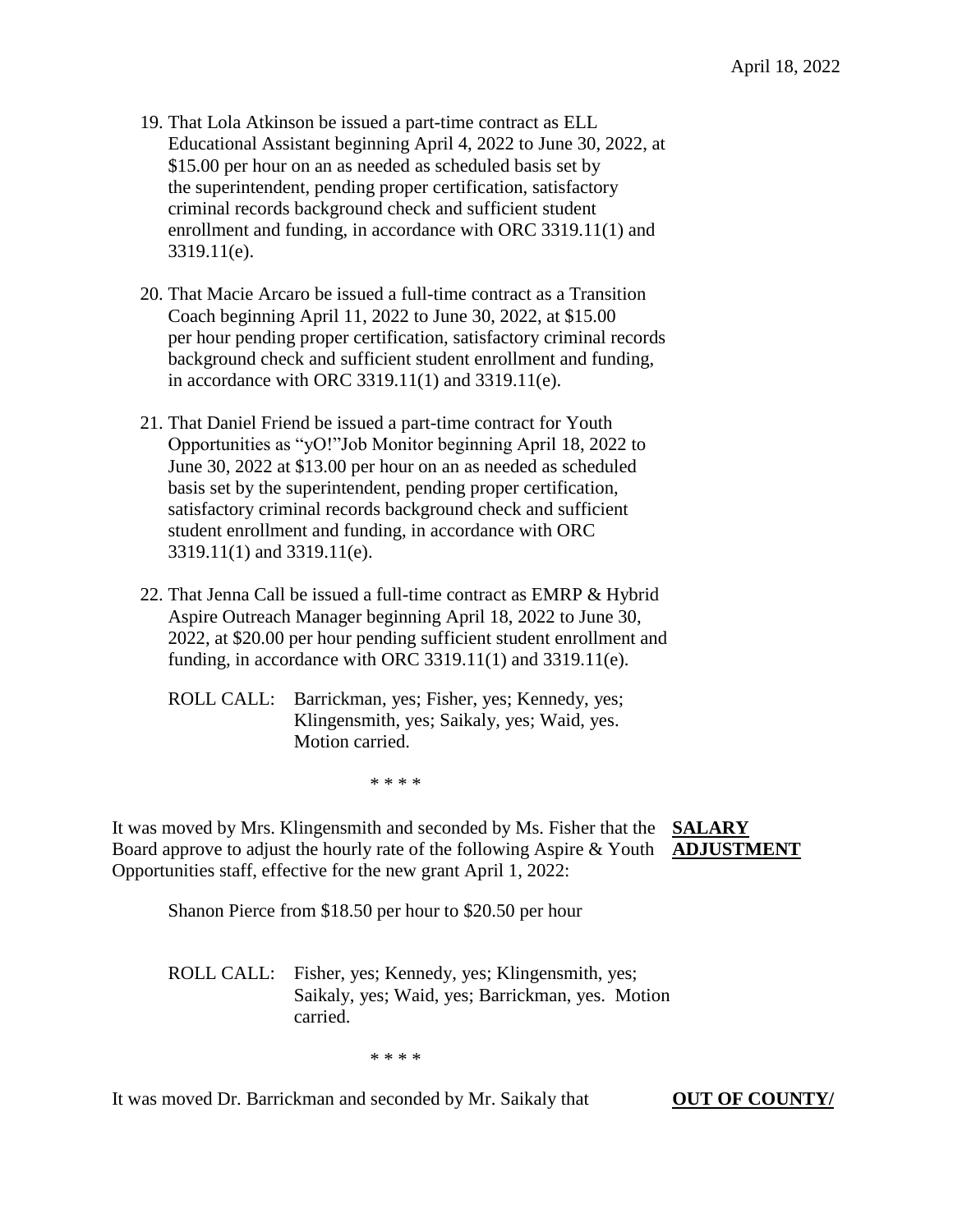the Board approve the following out-of-county/state field trips: **STATE FIELD TRIP**

- a. SkillsUSA State Officer Presentation April 2, 2022 Columbus, OH
- b. Automotive Collision SkillsUSA April 19-20, 2022 Columbus, OH
- c. Software & Application Design April 26, 2022 Berea, OH
- d. Horticulture Envirothon April 28, 2022 Salem, OH
- e. Culinary Arts West Side Market May 2, 2022 Cleveland, OH
- f. Precision Machining Regionals April 29, 2022 Willoughby, OH
- g. SkillsUSA State Conference May 3-4, 2022 Columbus, OH
- h. Cosmetology State Boards May 11-12, 2022 Grove City, OH
	- ROLL CALL: Kennedy, yes; Klingensmith, yes; Saikaly, yes; Waid, yes; Barrickman, yes; Fisher, yes. Motion carried.

\* \* \* \*

It was moved by Dr. Waid and seconded by Ms. Fisher that the Board **SUMMER** approve the 2022 Summer School Resolution as follows: **SCHOOL**

If sufficient enrollment is derived for the operation of summer school, we need a set of approved procedures and regulations for the 2022 Summer School program. Those procedures and regulations include:

| a. 2022 Schedule          | d. Dress Code                                                                                         |
|---------------------------|-------------------------------------------------------------------------------------------------------|
| b. Attendance Regulations | e. Discipline Code                                                                                    |
| c. Refund Procedure       | f. Fee Schedule                                                                                       |
| Motion carried.           | ROLL CALL: Klingensmith, yes; Saikaly, yes; Waid, yes;<br>Barrickman, yes; Fisher, yes; Kennedy, yes. |

\* \* \* \*

It was moved by Dr. Barrickman and seconded by Ms. Fisher that the **TUITION** the Workforce Development tuition rates be approved as follows: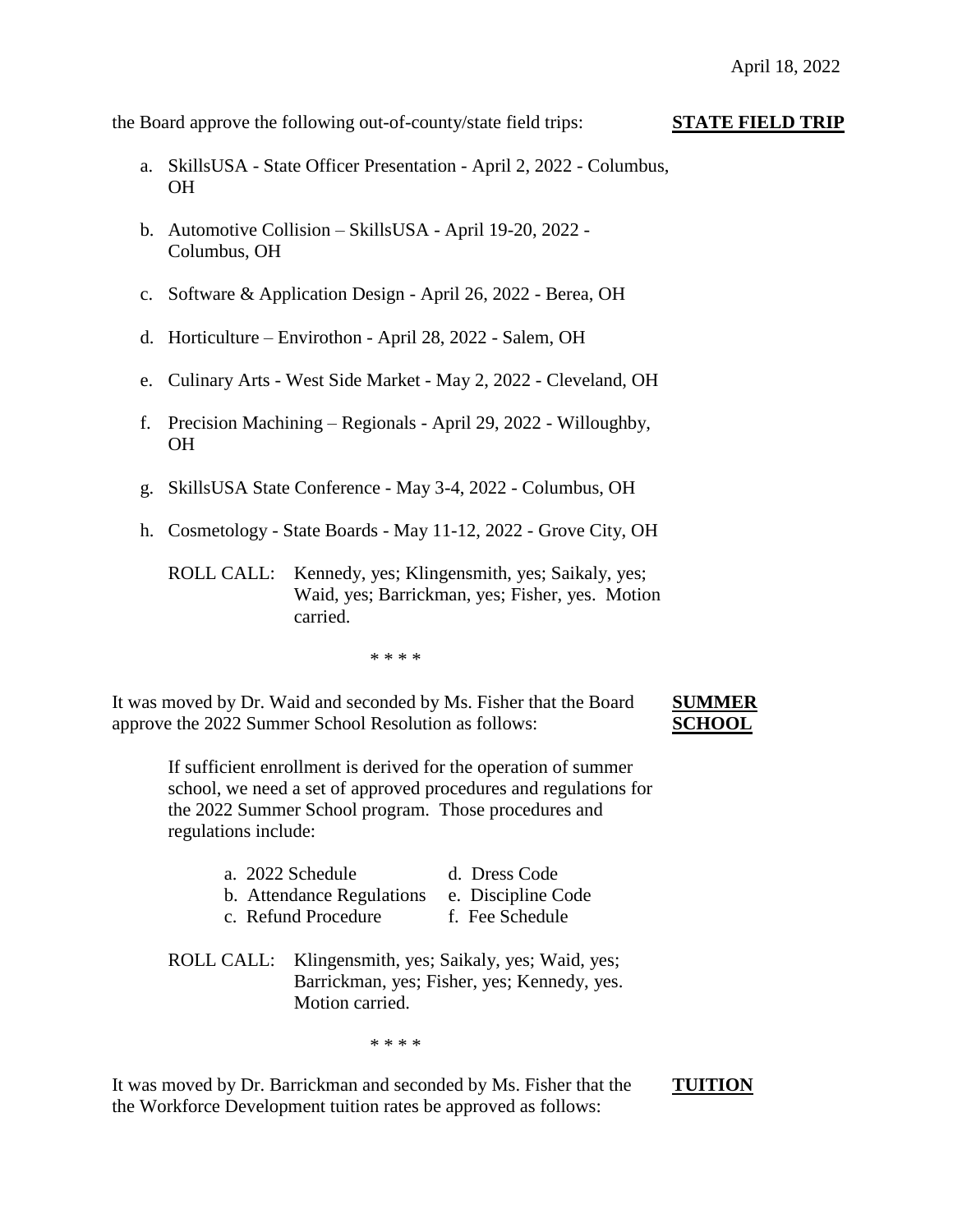| <b>Program</b> | 21-22       | $22 - 23$   | % Increase |
|----------------|-------------|-------------|------------|
| <b>LPN</b>     | \$13,000.00 | \$13,500.00 | 3.8%       |
| <b>RN</b>      | \$15,000.00 | \$15,500.00 | 3.3%       |

Mr. Saikaly asked how we came up with 3.8% & 3.3% increase. Mr. Wludyga answered they wanted to increase each program by \$500.00.

Dr. Waid asked what other schools are currently charging for tuition. Mr. Wludyga answered around \$20,000.00.

Mr. Saikaly asked if there is financial aid available. Mr. Wludyga answered yes, it is available to those who qualify.

ROLL CALL: Saikaly, yes; Waid, yes; Barrickman, yes; Fisher, yes; Kennedy, yes; Klingensmith, yes. Motion carried.

\* \* \* \*

It was moved by Dr. Barrickman and seconded by Ms. Fisher that the **BUS RESOLUTION** Board approve the Bus Resolution.

Mr. Wludyga stated it allows us to get access to the established price list. Dr. Waid asked how much are they currently. Mr. Wludyga answered around \$80,000.00 or more.

ROLL CALL: Waid, yes; Barrickman, yes; Fisher, yes; Kennedy, yes; Klingensmith, yes; Saikaly, yes. Motion carried.

\* \* \* \*

Dr. Barrickman went over the legislative report with the Board. **LEGISLATIVE** 

\* \* \* \*

1. Senior Awards – Friday, May 27, 2022 – 7:00 p.m. **SUPT'S**

- 2. SkillsUSA Update May 3-4, 2022 in Columbus – 59 students attending in 37 competitions.
- 3. Plant Sale Update & Horticulture, Landscaping & Parks Management Field Trip Review

**REPORT**

# **REPORT**